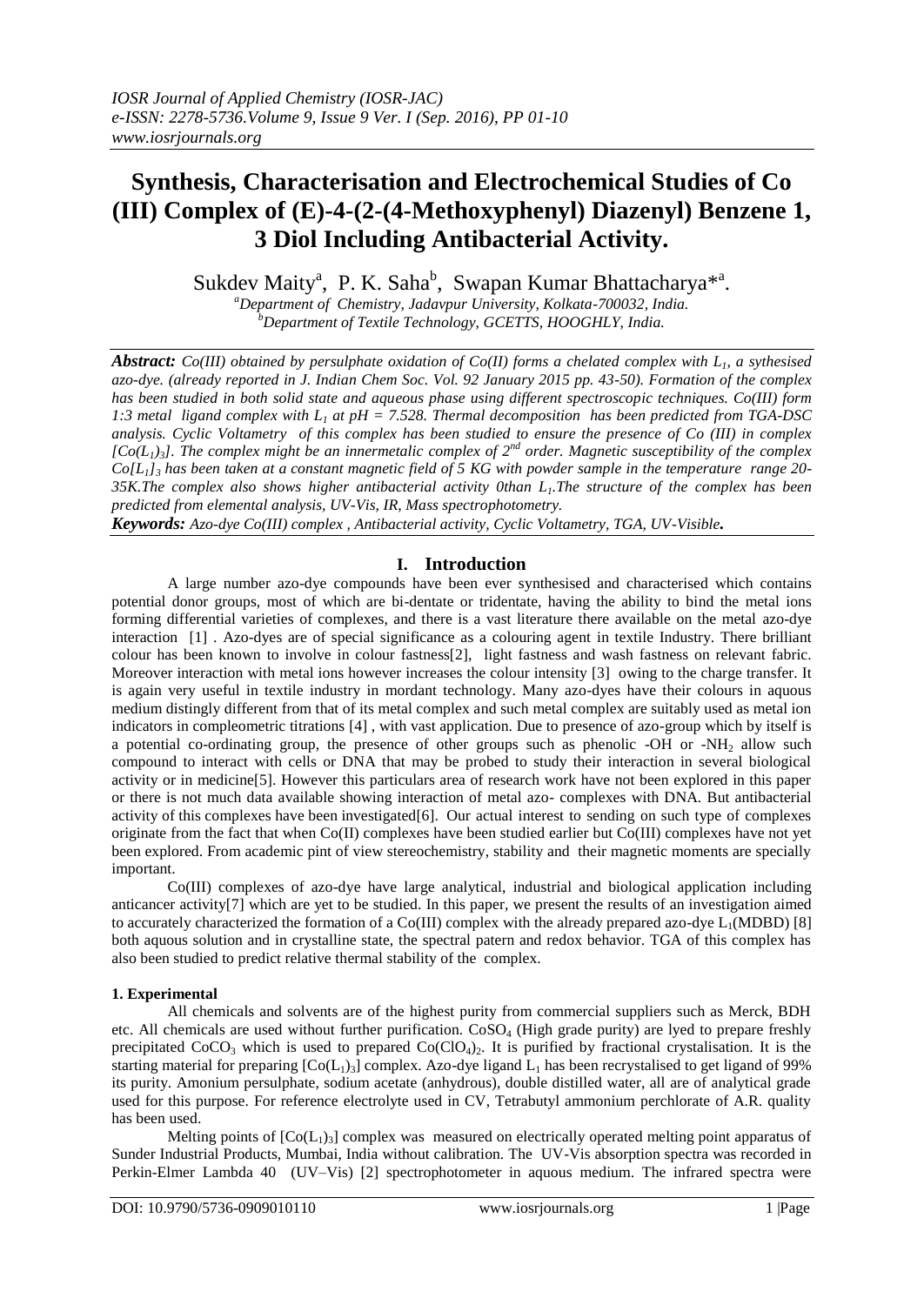recorded on a Perkin-Elmer RX I FT-IR spectrophotometer with KBr dics  $(4000 - 400 \text{ cm}^{-1})$ . Elemental analyses (C, H, N, O) were carried out using a Perkin-Elmer 2400 II elemental analyser. Cyclic voltametry experiments were performed using model no. DY2300 series potentiostate, Digi-IVY. Instrument was used for the analysis of TGA-DSC , SDT Q600 V8.2 Build 100 .

## 2. **Synthesis** of  $Co(L_1)$ **3 Complex**

Cobalt Perchlorate, $Co(CIO<sub>4</sub>)<sub>2</sub>$  (99.9%) is collected and is dissolved in 100ml triple distilled water to get a solution of 10<sup>-1</sup> (M). To this solution was added 0.5 gm. Pure Ammonium per sulphate (NH<sub>4</sub>)<sub>2</sub> S<sub>2</sub>O<sub>8</sub> followed by addition of 10 ml liquite ammonia and the mixture is refluxed for 1 hr. This solution after colling is mixed with a fiew crystal of NH<sub>4</sub>I till excess perdisulphate is decomposed and oxygen evolution takes place. To this mixture is then added saturated solution of  $L_1$  in methanol such that Co(III): $L_1$  is 1:3[9]. The mixture is then taken in a well stopped synthesis conical flux which is then placed over a magnetic starire followed by heating at constant temperature of  $50^{\circ}$ C for 2 hrs. The mixture is then filtered under suction pump. The deep brown solid is repeatedly washed by methanol, water mixture till the filtrate is almost colour-less. The deep brown residue is then re-crystalised .

# **3. Cyclic Voltametry**

Cyclic voltametry experiments were performed using model no. DY2300 series potentiostate, Digi-IVY. The experiments were carried out using the conventional three-electrode system at  $25^{\circ}$ C Pt wire electrode served as the working electrode Ag/AgCl, KCl (Saturated) was used as reference electrode while a platinum wire served as the counter electrode and working electrode. Electrochemical measurements were performed in a 10 ml electrochemical cell.  $5x10^{-3}$ (M) metal complex was prepared using 0.1M Ttetrabutyl Ammonium Perchlorate (TBAP) solution. Ttetrabutyl Ammonium Perchlorate was used as supporting electrolyte[10].



Fig. 1: Cyclic voltammogram of  $5x10^{-3}$ (M) Co(III) L<sub>1</sub> complex is recorded using platinum electrode at scan rate  $50 \text{ mVs}^{-1}$ 

Cyclic voltametry of  $L_1$  and its Co(III) complex was carried out in pure dimethyl Sulfoxide (DMSO) using tertiary butyle ammonium perchlorate as supporting electrolyte and Ag/Agcl, KCl (saturated) as reference electrode.The Co(III) complex of  $L_1$  showed two reduction (catholic) peak at +0.3384V (Co<sup>3+</sup>)/Co<sup>2+</sup>) and -0.3959V ( $Co<sup>2+</sup> / Co<sup>o</sup>$ ) respectively in fig. 1.

The reduction peak obtained for  $L_1$  was in excellent agreement with azo- group. For the complex the first reduction was attributed to reduction of Co(III)  $\rightarrow$  Co(II) due to single electron gain Co(III)L<sub>1</sub> / Co (II)L<sub>1</sub> while the second-reduction was of  $Co(II) \rightarrow Co(O)$  due to double electron gain Co  $(II)L_1 / Co(O)L_1$ .

In addition to these two reduction (cathode) peaks for the complex, there was two sharp oxidation (anodic) peak at  $-0.3772V$  which was due to generation of a Co<sup>o</sup>/Co<sup>2+</sup> species Co<sup>2+</sup>L<sub>1</sub> and at +0.5756V Co<sup>2+</sup>  $\rightarrow$ Co<sup>3+</sup> that was supported by a recent finding where an almost identical condition was used for a Co(II) complex. [8] . In addition oxidation peak could also be seen in the case of  $L_1$  at +0.2970V. Whereas in Co(III) $L_1$  complex a small oxidation peak was appeared at -0.1107V. Plot of cathodic peak current  $I_{PC}$ . with square root of scan rate ( $v^{\frac{1}{2}}$ ) being linear, both the reductions for Co(III) complex fig. 2 indicate a diffusion controlled process with no adsorption on the electrode surface.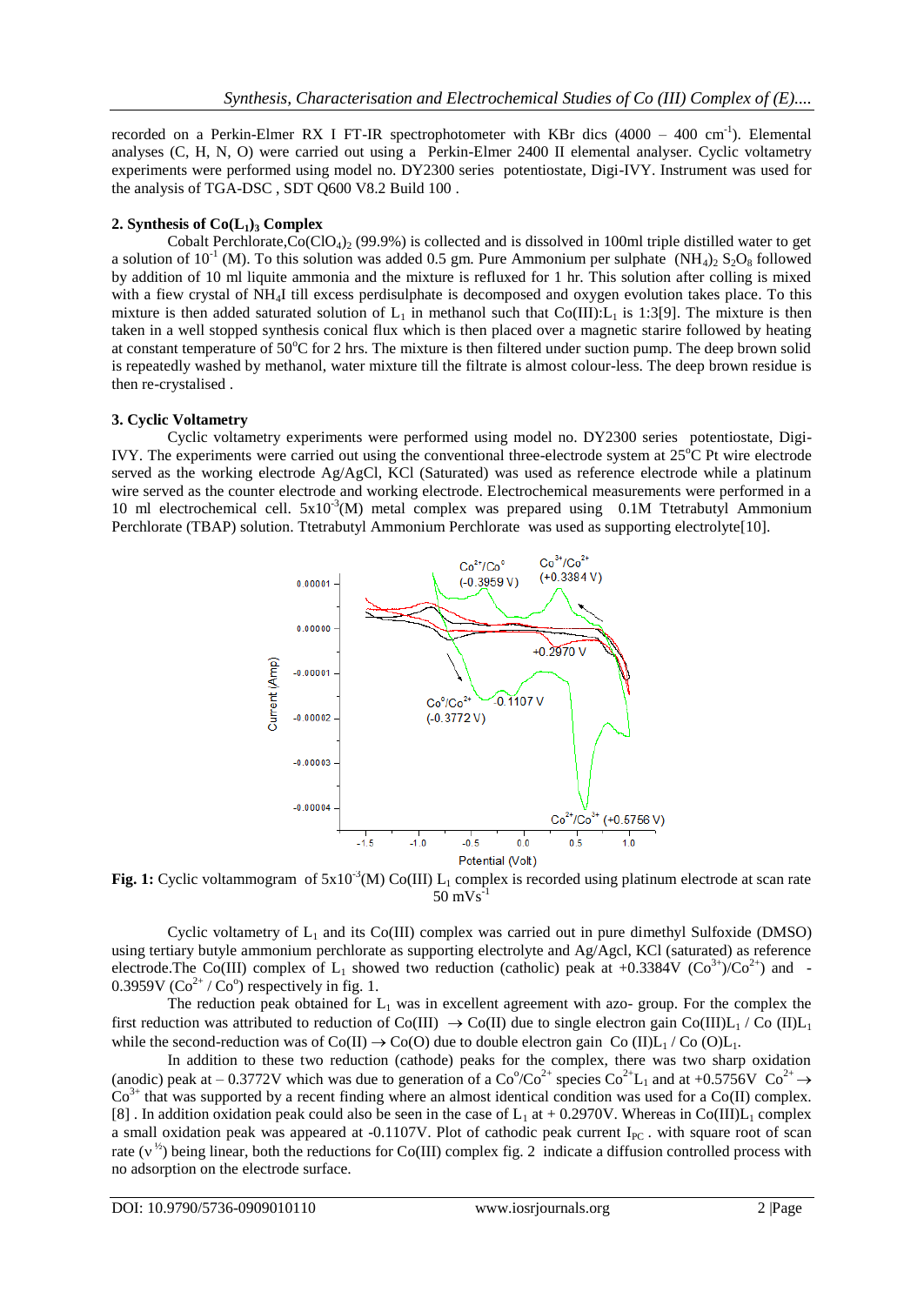## **3.1 The Effect of Scan Rate**



**Fig. 2:** Dependence of the cathodic peak current on the square root of scan rate for the reduction of Co(III) complex of  $L_1$  in Dimethyl Sufoxide (DMSO) as solvent.

This reduction of the complex is irreversibly in different solvents with increasing scan rates shows a negative peak potential shift as well as an increasing in current intensity.

The plot of Ip vs  $v^{\frac{1}{2}}$  for 5 mM complex solution at the surface of platinum electrode was shown in Fig. 2. As seen from Fig.1 suggesting that at sufficient over-potential the reaction is diffusion limited[10].



**Fig. 3:** Variation of the scan rate normalized current  $\left(\frac{lp}{p}\right)$  $\frac{P}{V^{1/2}}$  with scan rate

Also a plot of the scan rate normalized current  $\left(\frac{lp}{dt}\right)$  $\frac{P}{V^{1/2}}$  Vs. scan rate (v) exhibits the indicative shape typical of an EC nature process Fig. 3.

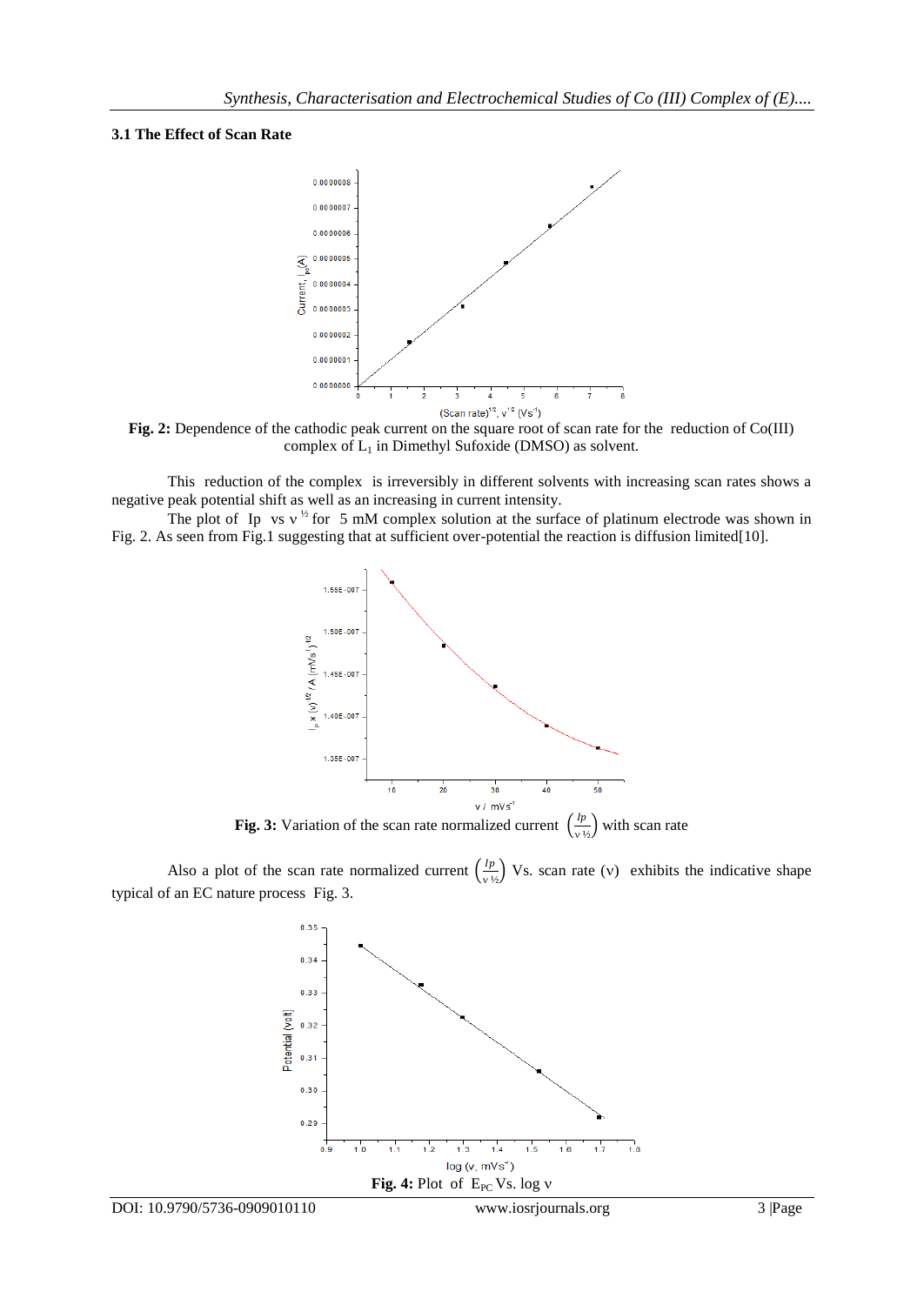The  $E_{PC}$  of the reduction peak was also dependent on scan rate. The plot of  $E_{PC}$  Vs. log v was linear having a correlation co-efficient of 0.9951 in fig. 4 and this behavior was consistent with the EC nature of the reaction. Fig.5 shows a Tafel plot was drawn from data of the rising part of the current voltage curve recorded at scan rate of  $100 \text{ mVs}^{-1}$ .



Fig. 5: Tafel plot derived from the current–potential curve recorded at scan rate 100 mVs<sup>-1</sup>

#### **3.2 Chronoamperometric Studies**

Chronoamperometric measurements of  $Co(III)L_1$  complex at platinum electrode were done by setting the working electrode potential at +0.5V and used for the measurements of the diffusion co-efficient of  $Co(III)L_1$  complex in fig. 6.



**Fig. 6:** Chronoamperometric response at Pt electrode for different concentration 0.5mM, 1.0mM, 2.0mM of  $Co(III)L_1$  complex

In chronoamperometric studies the current for the electrochemical reaction of an electroactive material that diffuses to an electrode with a diffusion co-efficient (D) is described the Cottrell equation.

$$
I = \frac{nFAD^{\frac{1}{2}}C}{(\pi t)^{\frac{1}{2}}}
$$

Where D is the diffusion co-efficient and C is the bulk concentration in mol  $cm<sup>-1</sup>$ .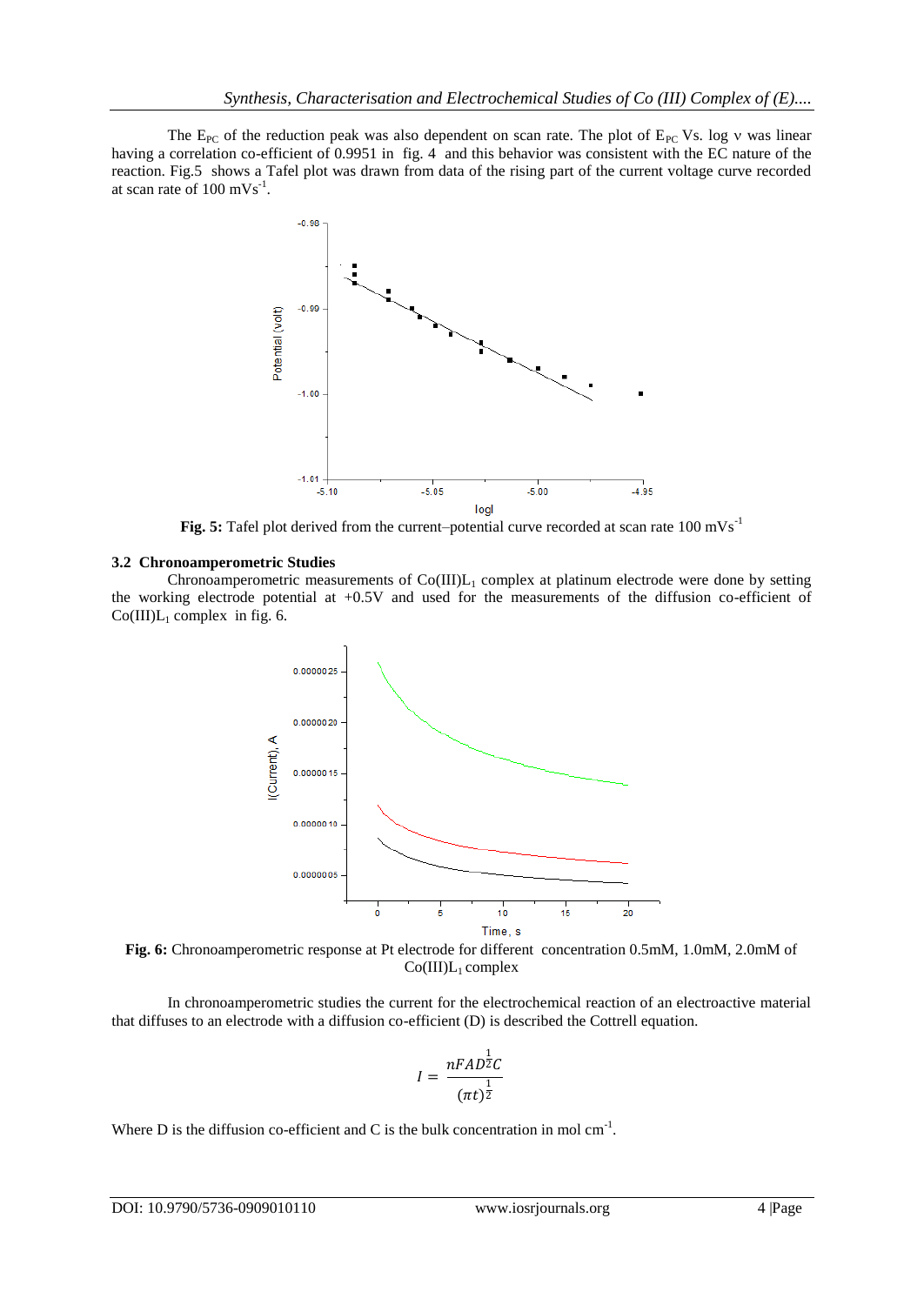

Fig. 7: plot of I Vs t<sup>-12</sup> for different concentration 0.5mM, 1.0mM, 2.0mM

Under diffusion control, a plot of I vs  $t^{-1/2}$  will be linear and from the linear plot calculate the slope value and hence value of D can be obtained. Fig-7 shows a chornoamperogram of a  $Co(III)L_1$  complex in DMSO solution, recorded for a platinum electrode.



**Fig. 8:** Plot of the slope of straight lines against the complex concentration(0.5M,1M,2M)

The fig. 7 shows experimental plot of I Vs.  $t^{\frac{1}{2}}$  for a Co(III) $L_1$  complex in DMF solution, recorded for a platinum electrode. From the slope of this plot we calculated a diffusion co-efficient of  $6.95 \times 10^{-5}$  cm<sup>2</sup>s<sup>-1</sup> for a  $Co(III)L_1$  complex in DMF solution at platinum electrode. Draw another plot, slope of straight lines Vs. concentration of the complex Fig.8 .

# **II. Result and Discussion**

Physical properties and elemental analysis  $(C,H,N,O)$  of  $Co(III)L<sub>1</sub> complex[11]$  are recorded in Table 1. It is suggested that a single spot is located in TLC, which corresponds to high purity of the complex and is supported by a low percent error (within 5%) in elemental analysis [5] and decomposition temperature has been recorded.

| Name<br>Ωt<br>complex | Empirical<br>formula       | Molecular<br>Weight Found (Calc.) | $R_f$ value | pH   | Colour     | M.P<br>$\sim$<br>◡ |
|-----------------------|----------------------------|-----------------------------------|-------------|------|------------|--------------------|
| $Co(L_1)_3$           | $Co(C_{13}H_{11}N_2O_3)_3$ | 779.43 (787.93)                   | 0.68        | 6.31 | Deep brown | 302                |

**Table 1:** Some physical properties of synthesized complex  $Co(L_1)$ <sub>3</sub>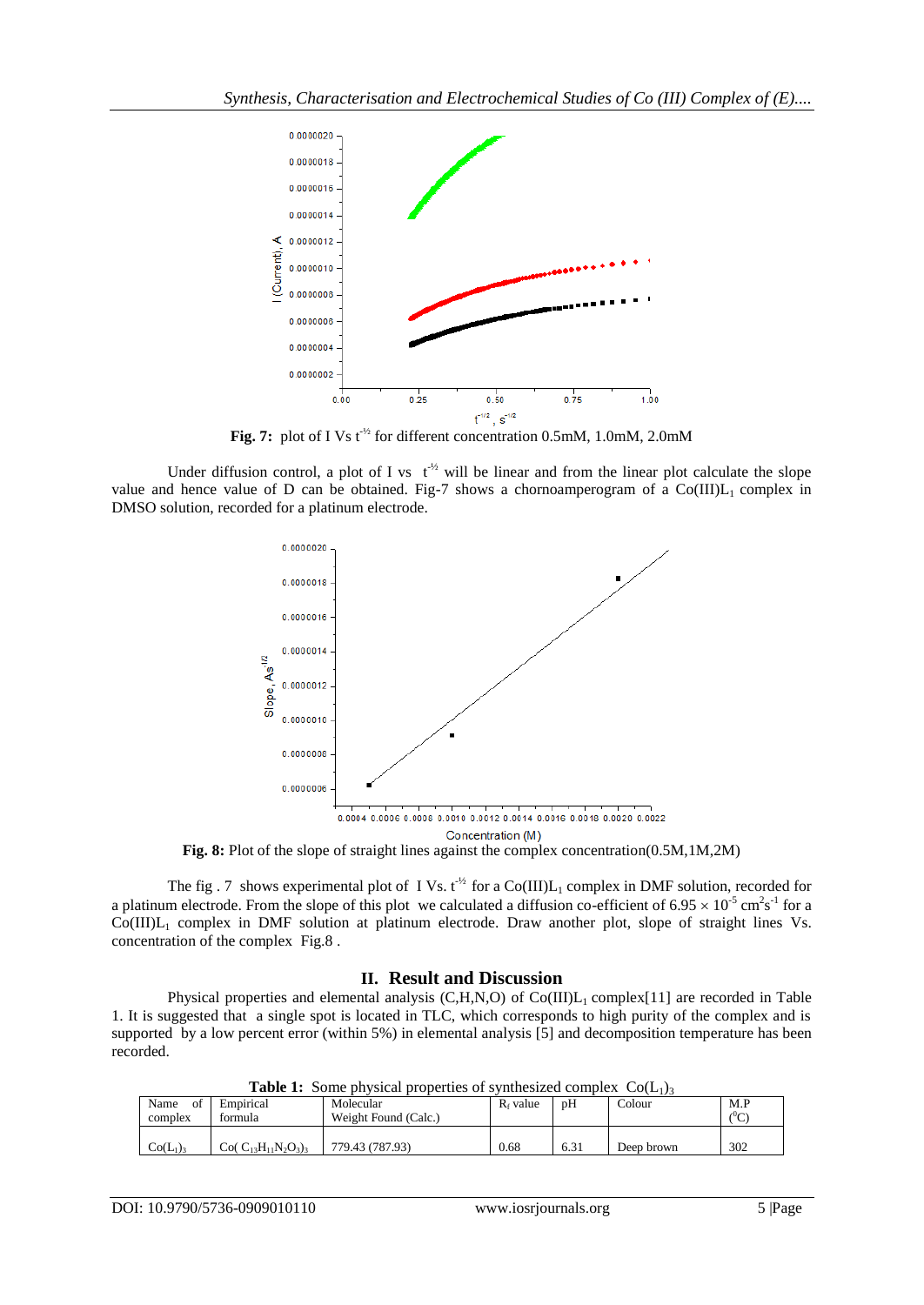| Name<br>of<br>complex | vield<br>$\%$ | Carbon %<br>Found(Calc.) | Hydrogen %<br>Found(Calc.) | Nitrogen %<br>Found(Calc.) | Oxygen %<br>Found(Calc.) | Cobalt %<br>Found(Calc.) |
|-----------------------|---------------|--------------------------|----------------------------|----------------------------|--------------------------|--------------------------|
| $Co(L_1)_3$           | 75            | 56.43(59.40)             | 3.97(4.18)                 | 10.16(10.68)               | 17.37(18.27)             | 7.10(7.47)               |

**Table 2:** Elemental Analysisof Synthesized Complex  $Co(L_1)$ <sub>3</sub>

# **4. FT-IR Studies**

The moleculer structure of the ligand  $L_1$  has been predicted by no. of instrumental analysis as reported in the reference no. 2. Regarding the IR spectrum of  $Co(L_1)$ , by comparison with the same of  $L_1$  already reported it is suggested that free OH band (at  $3753.64 \text{ cm}^{-1}$  as a weak start stretching band) [12]. and one hydrogen bonded OH band (3456.82 cm<sup>-1</sup> as a broad band) are almost missing or appear as very weak band with high % T as specific in the figure1. Again the figure 1 shows a strong band of 1246.75, 1177.33, 1107, 1025.94 cm<sup>-1</sup> which are in conformity with the characteristic band for C-O stretching as mixed band of alkyl C-O and aryl C-O stretching.

It is probable that the ligand  $L_1$  being an unsymmetrical either, the two C-O bonds coupled to give antisymmetrical and symmetric C-O stretching absorption for which three different. IR bands have appeared.

The band appearing at 1462.74 and  $1393.32$  cm<sup>-1</sup>, the value distinctly less than that obtained in the free ligand  $L_1$  in bending frequency. This lowering of  $v_{N=N}$  in Co( $L_1$ )<sub>3</sub> compared to that in  $L_1$  (free) might correspond to partial drifting of  $\pi$  electron cloud towards metal.

Bond order in N-N bond slightly decreases.

This fairly indicate  $M - N(=N)$  σ bonding, ultimately leading to chelation. However linear stretching of  $N = N$  in absent as it is IR inactive.



**Fig. 9:** IR of Cobalt Complex

From literature, it is also known aromatic C=C should appear between  $1500 - 1600$  cm<sup>-1</sup>, recognized as 1504 (%T = 68.93%) and 1599.66 (% T = 62.79%) cm<sup>-1</sup>. If the presence a very weak band nearing to 400 cm<sup>-1</sup> might correspond to M-O stretching. However M-N bonding is predicted from towering of azo  $v_{N=N}$  (bending) relative to that in free  $L_1$ . Sop on an average the IR stretching and bending as located in the spectrum roughly support the presence of functional groups and N-nitrogen, M-Oxygen binding in the syntheses complex.

A band appearing at 2924.52 cm<sup>-1</sup> is very close to the Arc-H band of theoretically known to be 3030  $cm^{-1}$ .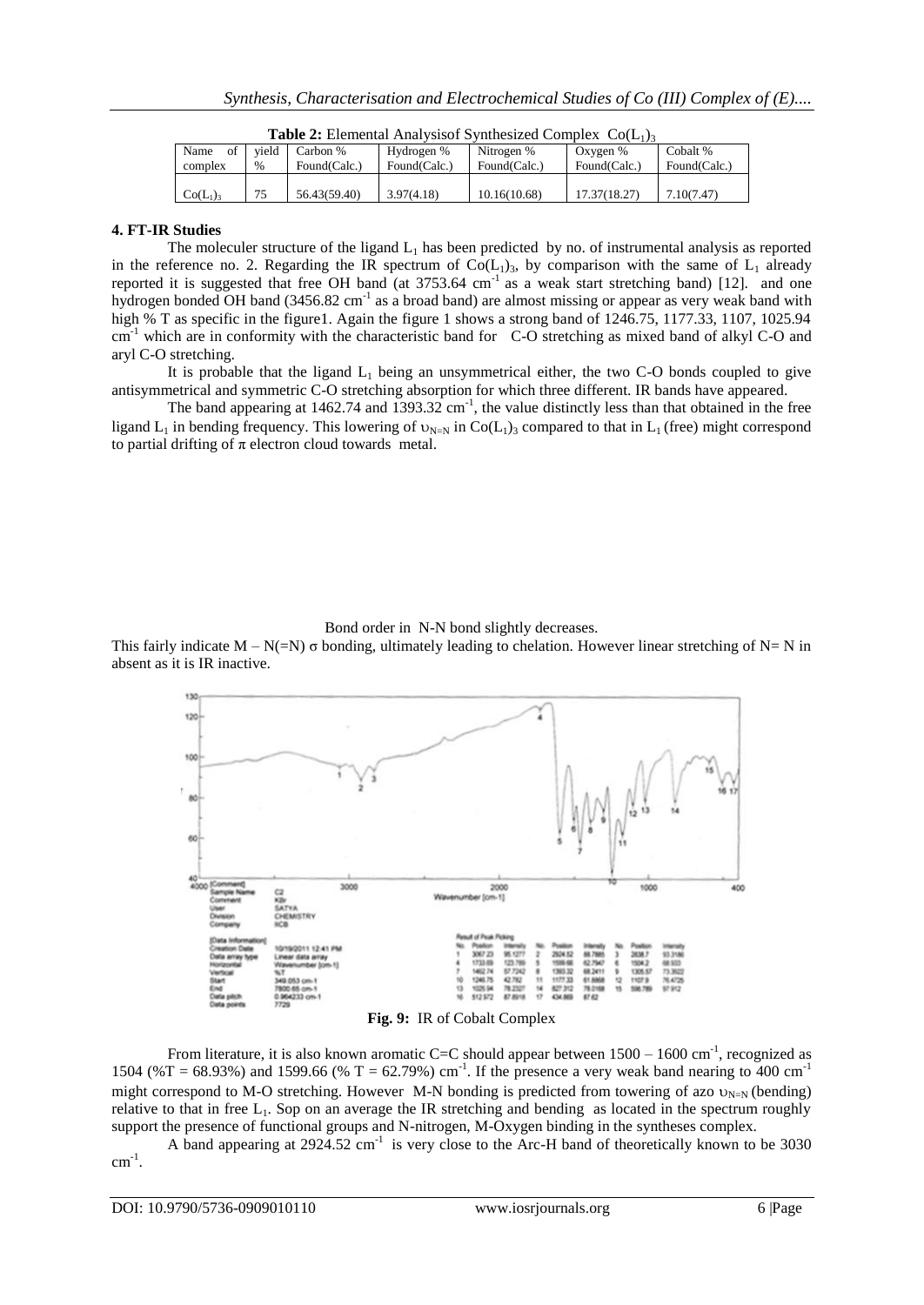#### **5. Electronic Spectrum: (UV-VIS)**

Direct experimental data of electronic spectra of Co (III) complex of  $L_1$  has been taken from the  $10^{-4}$ M aqueous solution of anticipated tris chelate complex ,  $Co(L<sub>1</sub>)$ <sub>3</sub> in Perkin Elmer Lamda 40 (UV-Vis) spectrophotometer(fig.10). The result gives two distinct ligand field bands at 465 nm ( $v_1 = 21505$  cm<sup>-1</sup>) and 339 nm  $(v_2 = 29498 \text{ cm}^{-1})$ . The data available is well comparable to that obtained from a well known spin-paired octahedral Co(III) complex of "en"( ethylene diammine) which is known to be fairly strong field ligand . The complexes is known to be  $[Co(en)_3]^{\text{+3}}$  and it shows absorption band 465 nm ( $v_1 = 21500 \text{ cm}^{-1}$ ) and 338 nm ( $v_2$ )  $= 29600 \text{ cm}^{-1}$  [20]. Thus the bands actually observed from  $Co(L_1)_3$  (fig 10) are spin allowed and may be assigned to the transitions (a)  ${}^{1}A_{1g}$   ${}^{1}T_{1g}$  (v<sub>1</sub>) (b)  ${}^{1}A_{1g}$  ${}^{1}T_{2g}$  (v<sub>2</sub>) from the splitting of one excited RS terms <sup>1</sup>I in high octahedral ligand field. The bands can be predicted from Tanabe-Sugano diagram (Fig. 11 ) using the informations on the R.H.S of cross over regions in T.S diagram[21].



#### **Fig.11:** Spin-allowed transitions

Other transitions are spin-forbidden and lying in far UV region and hence such bands are very weak and not found in visible region. It is to be mentioned that this complex  $Co(L<sub>1</sub>)$ <sub>3</sub> will have a redned value of B (  $= 550 \text{ cm}^{-1}$ ) from  $v_1/B = 39 \text{ in T.S diagram}$ , and  $15B' = (v_3 + v_2 - 3 v_1)$ , [  $v_3$  has not been shown graphically]. The free ion B value of  $Co^{+3}$  is 1100 cm<sup>-1</sup> indicating distinct Nephelauxetic effect  $\beta = B'/B =$ 550/1100 = 0.5 . So Co<sup>+3</sup> due to its some ability to covalent interaction with  $\pi$  clouds of the ligand L<sub>1</sub> might contribute something to selected CT bands of  $L_1$  M where  $L_1$  is partly reducing and M is oxidizing in character . Identification of CT bands can be roughly obtained from a proper M.O treatment of  $Co(L_1)$ <sub>3</sub> complex . The information collected so far above strongly indicate that the Co(III) complex that have here been synthesized and purified , of course, should be a low-spin octahedral in nature and the colour (reddish-brown in aqueous solution) of the complex is correctly interpreted from the absorption spectra (fig 10) where the complex solution absorbs blue (early part) and UV region of the spectral shape .

#### **6. Mass Spectral Studies**

Mass Spectral analysis of Co (III) complex is in keeping with the stoichiometry  $CoC_{39}H_{33}N_6O_9$  which is roughly in agreement with a tris chelate complex of Co(III) formulated as  $Co(C_{13}H_{11}N_2O_3)$ . Highest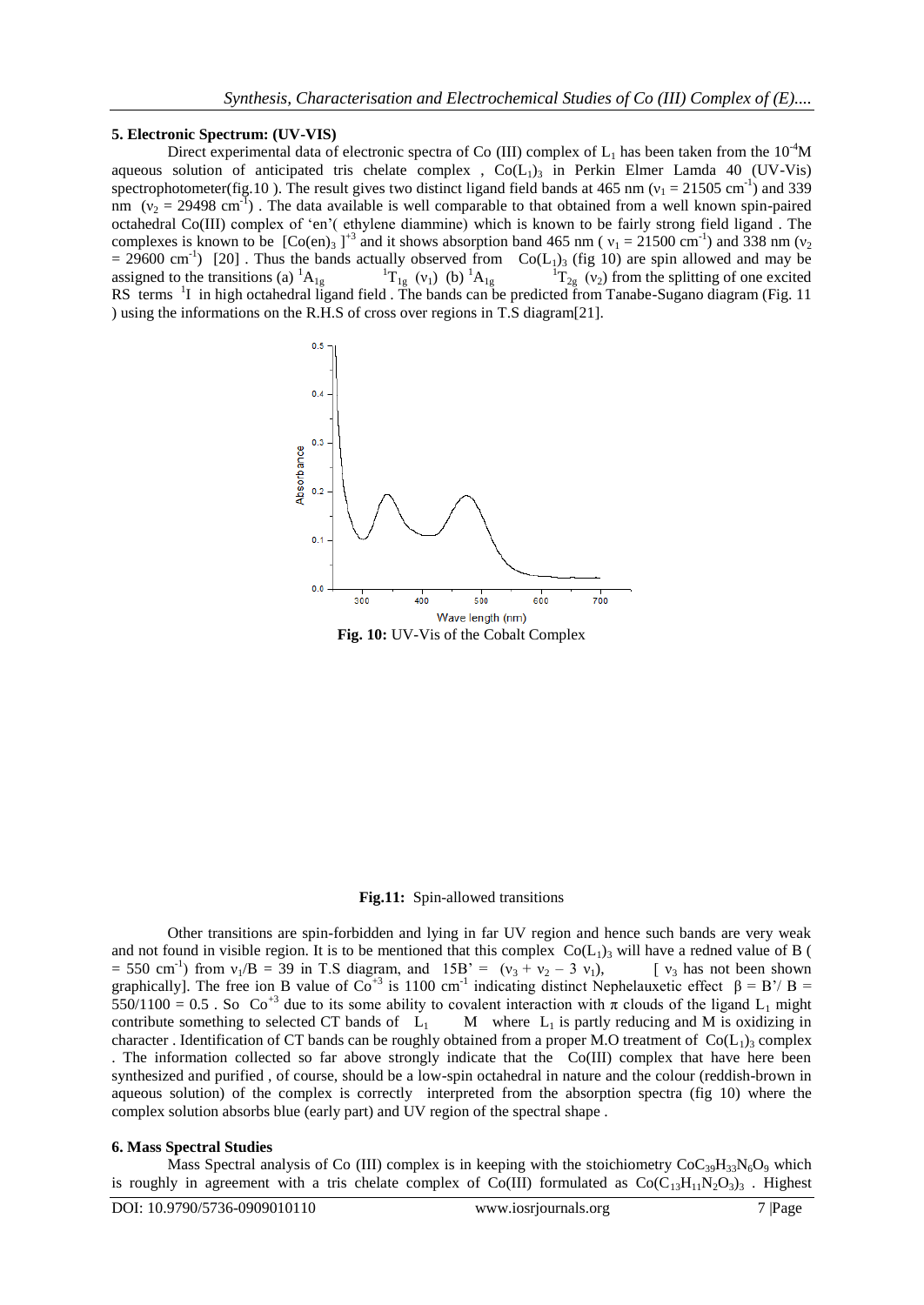molecular ion peak was found at m/z = 779.43 (calc. 787.933). As known from the structure of the ligand  $L_1$ (reported in J. Indian Chem. Soc. Vol. 92, Jan-2015 pp 43-50) the ligand is a N,O donor a bidentate one and also from literature suggests that most of trischelate Co(III) complex with such a fairly strong ligands ( $L_1$ ) are spin paired O<sup>h</sup> complex . Spin-pairing of the Co(III) complex is supported from its diamagnetic properties obtained from spin only magnetic moment ( $\mu_s$ ) at 0-20K recorded by negative  $\chi_M$  at low temperature 7-9<sup>0</sup>C [ $\mu_{eff}$  = 2.83  $(\chi_M T)^{1/2}$  B.M],  $\chi_M$  was taken at constant magnetic field of 5 with powdered samples of the Co(III) complex in the temperature range 10-300K. At 300K the  $\chi_M$  value become positive and  $\mu_{eff}$  is higher than 2.83 B.M[13]. . This indicate the excitation of one electron from  $t_{2g}$  to  $e_g$  level.

The trischelated octahedral stracture of the complex is also supported from its electronic spectra.



**Fig. 12:** Mass spectra of Cobalt Complex

The second peak obtained at  $m/z = 780.41$  (calc. 790.933) is probably due to isotopic exchange between protic  $_1H^1$  and  $_1D^2$ . Thus m/z = 780.41 may correspond to Co(C<sub>13</sub>H<sub>11</sub>N<sub>2</sub>O<sub>3</sub>)<sub>3</sub> where non co ordinated phenolic OH is leveled as OD. The peak at  $m/z = 811.35$  (calc. 810) may correspond to some sodium salt, one phenolic H may replaced by Na. There also other molecular ion peak like at  $m/z = 545.18$  (~50%) (calc. 544.98) which might appear due to splitting of  $Co(L_1)_3$  to  $[Co(L_1)_3]^+$ , a change from trischelate to bischelate. The peak at  $m/z = 568.26$  (~25%) may occur due to partial attachment of Na<sup>+</sup> to  $[Co(L_1)_2]^+$  in place of phenolic H.

**Fig. 13:** Probable stucture of Cobalt Complex  $Co(L_1)_3$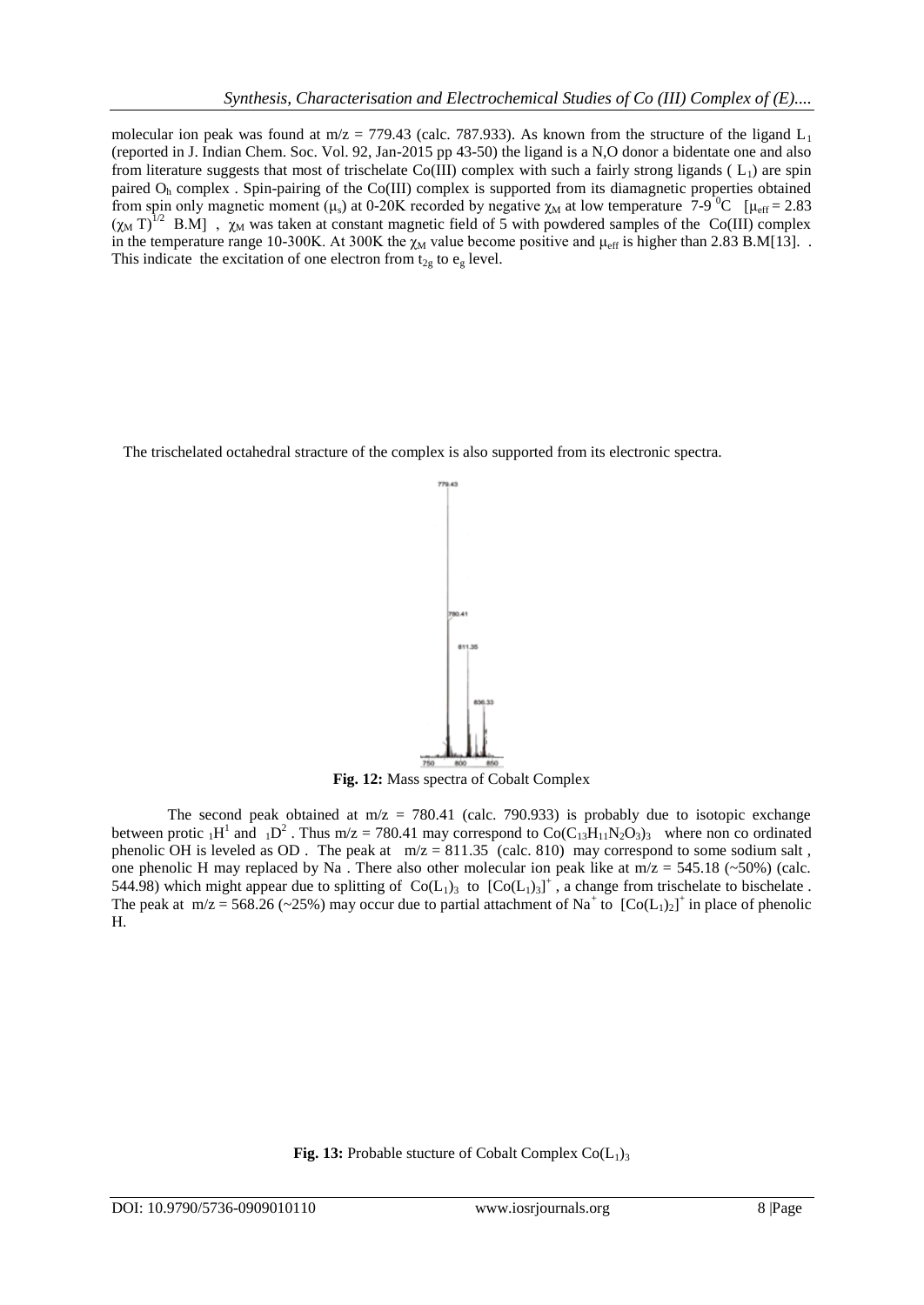# **7. TGA-DSC Studies**

The thermo gravimetric analysis (Fig.14) gives information about the thermal stability of the complex and suggests a general scheme for thermal decomposition of this chelates. In the present [14] investigation, heating rates were suitably controlled at  $10^{\circ}$  C min<sup>-1</sup> under nitrogen atmosphere. The thermo gram of the Co(III) complex shows two decomposition steps (Table-3) within the temperature range  $25{\text -}293^{\circ}$  C. The first step involves loss of water molecules around  $170-223^{\circ}$ C with an estimated mass loss 10.01% (calculated mass loss 9.13%), the second step involves loss of one molecule of ligand around 223 - 293<sup>0</sup>C with an estimated mass loss 33.10% (calculated mass loss 33.63% ). This thermo gram is (Fig.15) accompanied by two exothermic peak at 207 and  $278^{\circ}$ C on the DSC curve[9].



**Table 3:** Thermal analytical results (TGA,DSC) and micro analytical data of complex

|           | Metal Complex |         | $TGA Range(^{0}C)$   Mass loss % Estim.(Calc.) | Assignment         | DSC Peak (°C) | Conductivity (S.cm <sup>2</sup> .mole <sup>-1</sup> ) | $\mu_{\text{eff}} B.M$ |
|-----------|---------------|---------|------------------------------------------------|--------------------|---------------|-------------------------------------------------------|------------------------|
|           |               | 170-223 | 10.01(9.13)                                    | Water loss         | 207           |                                                       |                        |
| $Co(L_1)$ |               |         |                                                |                    |               | 796.87                                                | >2.83                  |
|           |               | 223-293 | 33.1 (33.63)                                   | Loss of one ligand | 278           |                                                       |                        |

# **8.Antibacterial Activity**

The Co(III) complex was tested against the bacteria Escherichia coli, Bacillus subtilis, Staphylococcus aureus, Swmonellatyphi. Diameter of incubation zone : 15 mm, concentration of bacterial growth 200 μg/mL, in DMSO solution(-) : Inactive. The data in the Table 4, it is observed that the Co(III) complex is more active against all the test organisms , Bacillus subtilis and Staphylococcus aureus and as well as more active compared